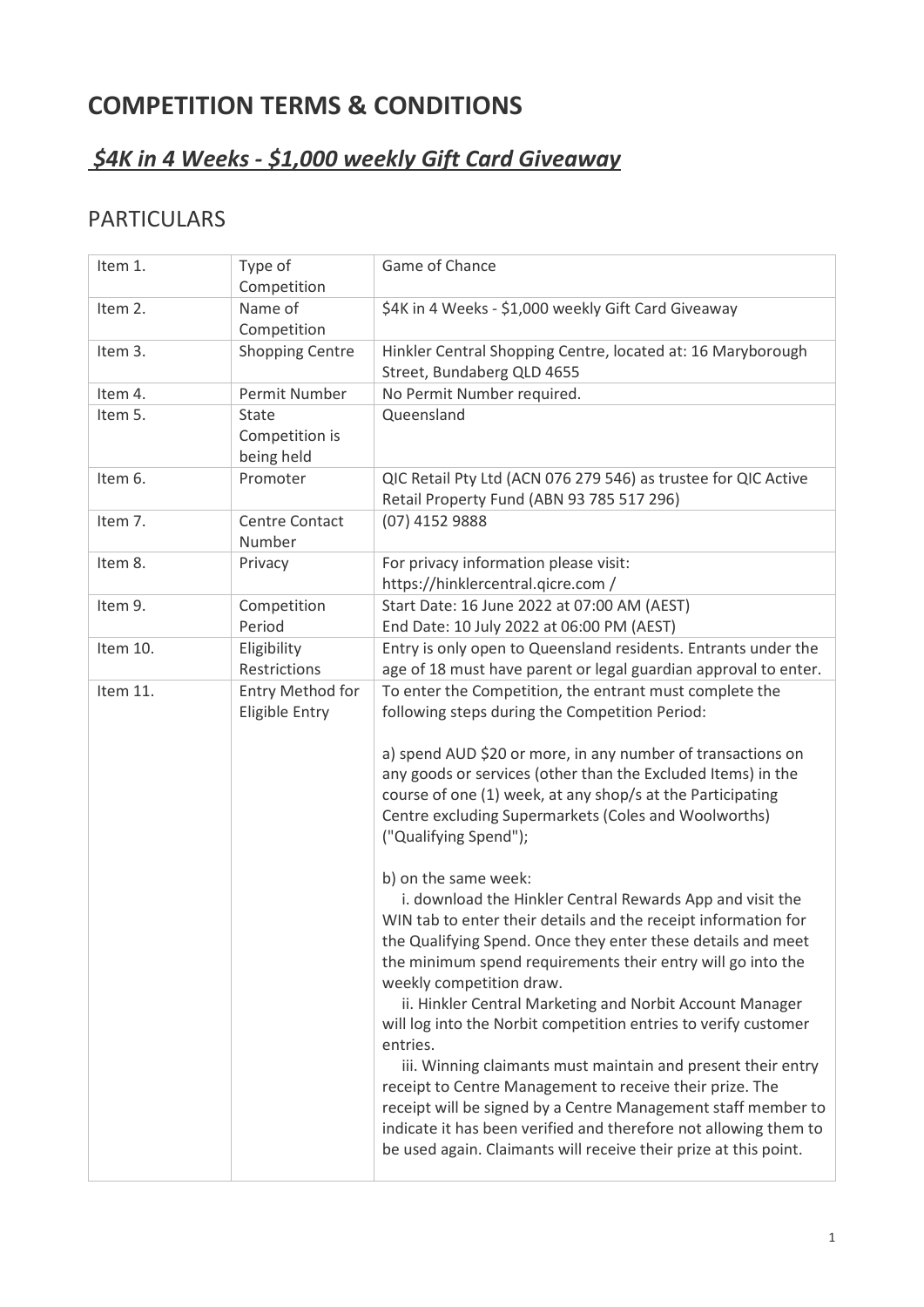|          |                                                                   | Participants' and winners' personal details will be added to the<br>Hinkler Central Shopping Centre's eNewsletter database, and by<br>entering, participants and claimants will opt-in to receive future<br>marketing email communications from Hinkler Central<br>Shopping Centre.                                                                                                                                                                                           |
|----------|-------------------------------------------------------------------|-------------------------------------------------------------------------------------------------------------------------------------------------------------------------------------------------------------------------------------------------------------------------------------------------------------------------------------------------------------------------------------------------------------------------------------------------------------------------------|
|          |                                                                   | <b>Excluded Items:</b> The following products or services (including<br>vouchers relating to such products or services) will note be<br>eligible to purchase to claim a prize: gift cards, liquor or tobacco<br>products, weapons of any kind, lottery products (including<br>newsagency purchases of scratchies or lotteries), prescription<br>medicines, Australia Post service bills or surgical procedures.<br>Any purchases from Woolworths and Coles are also excluded. |
|          |                                                                   | Proof of Purchase: The claimant must retain proof of purchase.<br>The proof of purchase required is the original receipt/s of the<br>Qualifying Spend.                                                                                                                                                                                                                                                                                                                        |
| Item 12. | Maximum<br>Number of<br><b>Entries Permitted</b>                  | There is no limit on the number of times a Participant may<br>enter the Competition each week during the Competition<br>Period.                                                                                                                                                                                                                                                                                                                                               |
| Item 13. | Entry Form /<br><b>Information Form</b><br>Required               | Yes                                                                                                                                                                                                                                                                                                                                                                                                                                                                           |
| Item 14. | Entry Form /<br><b>Information Form</b><br>Collection<br>Location | Hinkler Central Rewards App located at Hinkler Central<br><b>Shopping Centre</b>                                                                                                                                                                                                                                                                                                                                                                                              |
| Item 15. | <b>Purchase Receipt</b><br>Validation<br>Required                 | Yes                                                                                                                                                                                                                                                                                                                                                                                                                                                                           |
| Item 16. | <b>Total Prize Pool</b><br>Value                                  | \$4,000.00 AUD                                                                                                                                                                                                                                                                                                                                                                                                                                                                |
| Item 17. | <b>Number of Prizes</b>                                           | 4                                                                                                                                                                                                                                                                                                                                                                                                                                                                             |
| Item 18. | Number of<br>Winners                                              | 4                                                                                                                                                                                                                                                                                                                                                                                                                                                                             |
| Item 19. | <b>Prize Description</b>                                          | The winner will receive:<br>\$1,000 Hinkler Central Shopping Centre gift card<br>[or any substitute prize of a similar replacement type and value<br>as determined by the Promoter.]                                                                                                                                                                                                                                                                                          |
| Item 20. | <b>Prize Conditions</b>                                           | Prize is provided by a third party the Prize is subject to any<br>conditions imposed by the relevant provider(s)                                                                                                                                                                                                                                                                                                                                                              |
| Item 21. | Draw Date                                                         | Draw 1: 20 June 2022 at 10:00 AM (AEST)<br>Draw 2: 27 June 2022 at 10:00 AM (AEST)<br>Draw 3: 4 July 2022 at 10:00 AM (AEST)<br>Draw 4: 11 July 2022 at 10:00 AM (AEST)                                                                                                                                                                                                                                                                                                       |
| Item 22. | Draw Location                                                     | Centre Management, Hinkler Central Shopping Centre, 16<br>Maryborough Street Bundaberg QLD 4655                                                                                                                                                                                                                                                                                                                                                                               |
| Item 23. | Method of<br>Drawing<br>Winner(s)                                 | The Promoter will conduct a random computerised draw of all<br>eligible entrants to determine the winner(s).                                                                                                                                                                                                                                                                                                                                                                  |
| Item 24. | Notification of<br>Winner(s)                                      | Hinkler Central Rewards App                                                                                                                                                                                                                                                                                                                                                                                                                                                   |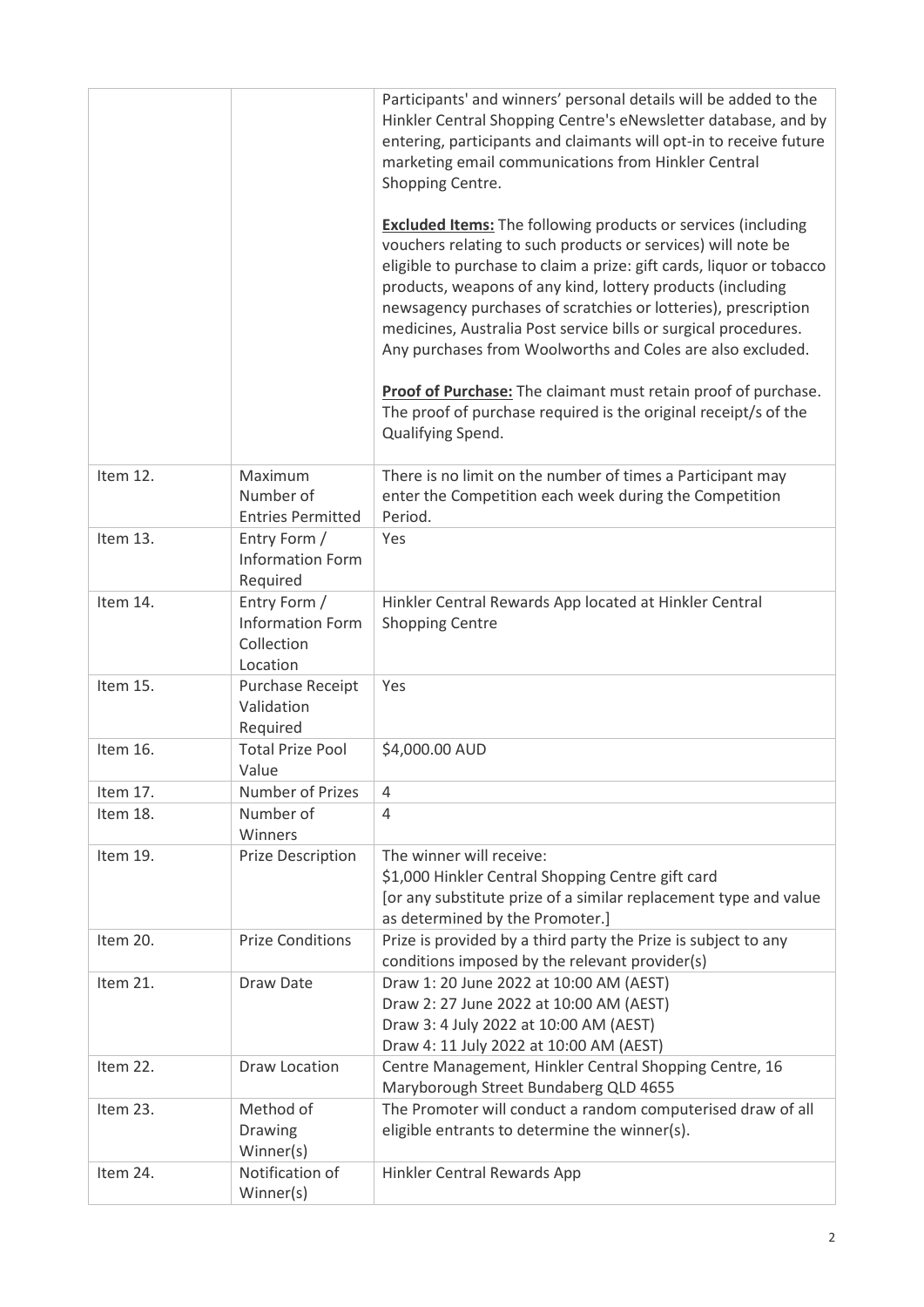| Item 25. | <b>Claimed Prizes:</b><br><b>Period Prize Must</b><br>be Claimed By                                                                                             | Within seven (7) days of notification                                                                                                                                                                                                                                                                                                                                                                                                                                                                                                                                                                                                                                                                                                                                                                                                                                                                                                                                                                           |
|----------|-----------------------------------------------------------------------------------------------------------------------------------------------------------------|-----------------------------------------------------------------------------------------------------------------------------------------------------------------------------------------------------------------------------------------------------------------------------------------------------------------------------------------------------------------------------------------------------------------------------------------------------------------------------------------------------------------------------------------------------------------------------------------------------------------------------------------------------------------------------------------------------------------------------------------------------------------------------------------------------------------------------------------------------------------------------------------------------------------------------------------------------------------------------------------------------------------|
| Item 26. | <b>Unclaimed Prizes:</b><br>Period Until<br><b>Another Prize</b><br>Winner is Drawn                                                                             | At 10:00 AM (AEST), 24 hours after the Prize Claim deadline has<br>passed                                                                                                                                                                                                                                                                                                                                                                                                                                                                                                                                                                                                                                                                                                                                                                                                                                                                                                                                       |
| Item 27. | Prize Delivery                                                                                                                                                  | The Prize(s) will be delivered via: Prize to be collected from<br>Centre Management, Hinkler Central Shopping Centre, 16<br>Maryborough Street Bundaberg QLD 4655,                                                                                                                                                                                                                                                                                                                                                                                                                                                                                                                                                                                                                                                                                                                                                                                                                                              |
| Item 28. | <b>Prize Restrictions</b>                                                                                                                                       | As per the below Terms & Conditions of the Competition unless<br>the Prize(s) are a cash prize the prize(s) are not redeemable for<br>cash nor transferrable; If the prize(s) include participation by a<br>winners companion the companion must comply with any<br>conditions specified by the Promoter; If the Prize is provided by<br>a third party the Prize is subject to any conditions imposed by<br>the relevant provider(s); The Prize may require booking and<br>completing as specified by the Promoter or by the Prize<br>Provider(s); and The Prize is subject to availability and is subject<br>to any terms and conditions imposed by the relevant<br>provider(s).<br>Where the Prize is a gift card, any ancillary costs associated<br>with redeeming the gift card are not included. Any unused<br>balance of the gift card will not be awarded as cash.<br>Redemption of the gift card is subject to any terms and<br>conditions of the issuer including those specified on the gift<br>card. |
| Item 29. | Personal<br>Information<br>Required from<br>Participant                                                                                                         | Full Name, Email Address, Store/s where Transaction was<br>made, and total spend of transaction/s                                                                                                                                                                                                                                                                                                                                                                                                                                                                                                                                                                                                                                                                                                                                                                                                                                                                                                               |
| Item 30. | Publication<br><b>Details</b>                                                                                                                                   | The Winner(s) of the Competition will not be published                                                                                                                                                                                                                                                                                                                                                                                                                                                                                                                                                                                                                                                                                                                                                                                                                                                                                                                                                          |
| Item 31. | Centre's Use of<br>Personal<br>Information                                                                                                                      | Conducting the Competition or Promotion; Carrying Out<br>Marketing the Competition or Promotions Activities; Adding the<br>Details of the Participant to the Centre Database and Adding<br>the Details of the Participant to the database of a disclosed<br>third party<br>Third Party: Norbit Software Pty Ltd                                                                                                                                                                                                                                                                                                                                                                                                                                                                                                                                                                                                                                                                                                 |
| Item 32. | If the Prize is a<br>Gift Card (or<br>another Prize<br>which has<br>conditions<br>attached), where<br>can the terms and<br>conditions for the<br>Prize be found | https://hinklercentralqicre.com/<br>Rewards Come True Visa Gift Card Terms and Conditions:<br>https://bit.ly/3PBZiHk                                                                                                                                                                                                                                                                                                                                                                                                                                                                                                                                                                                                                                                                                                                                                                                                                                                                                            |
| Item 33. | List of<br>Participating<br><b>Stores Required</b>                                                                                                              | Yes                                                                                                                                                                                                                                                                                                                                                                                                                                                                                                                                                                                                                                                                                                                                                                                                                                                                                                                                                                                                             |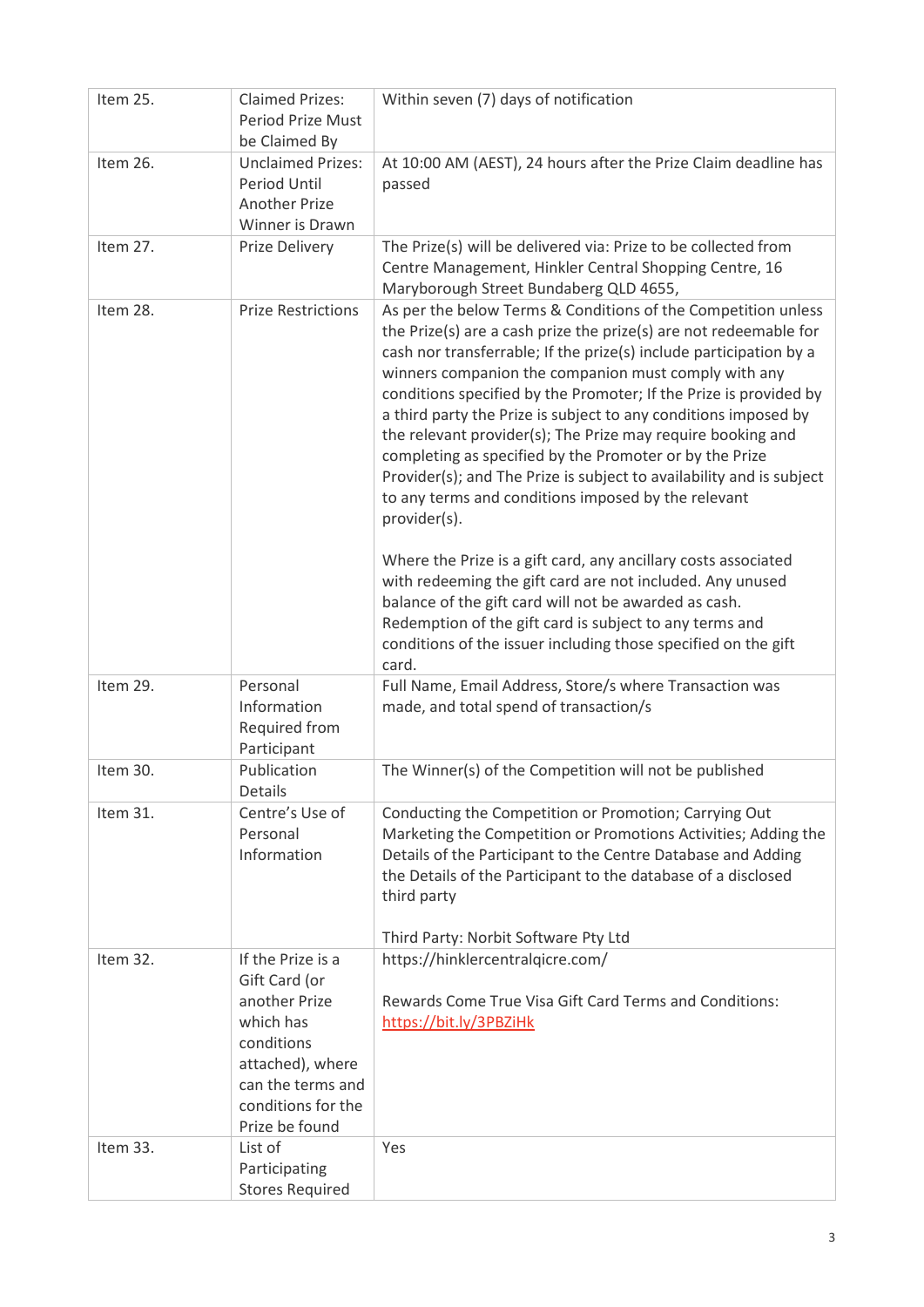|          |                                                | Ally Fashion, Bay Audio, Boost Juice, Bras N Things, Bundy Viet's<br>Taste, Case King, Connor, Cotton On, Cotton On Body, Dusk, EB<br>Games, Flight Centre, Freechoice Tobacconist (excludes the<br>purchase of tobacco and lotto products), Ginza Cuisine, Gloria<br>Jeans, Gold Haven Massage, Goldmark, Happytel, Healthycare<br>Massage and Acupuncture, Hinkler Eyewear, Infinity Styles Hair<br>Salon, KFC, Kmart, Legends Barber Shop, Lenard's Chicken,<br>Lorna Jane, Lovisa, Mathers, Michel's, Mister Minit, Muffin<br>Break, MyCar, Mystique, Noodle & Donburi Japanese Bento,<br>OPSM, Priceline, Prouds, Rockwear, Sanity, Seraphic Beauty,<br>Serenity Skin Spa, Sheridan, Silk Laser Clinic, Skin Kandy,<br>Smiggle, Strandbags, Sunshine Kebabs, Sunshine Nails, Surf Dive<br>& Ski, Suzanne Grae, Tarocash, Telstra, The Reject Shop and<br>Optus. |
|----------|------------------------------------------------|----------------------------------------------------------------------------------------------------------------------------------------------------------------------------------------------------------------------------------------------------------------------------------------------------------------------------------------------------------------------------------------------------------------------------------------------------------------------------------------------------------------------------------------------------------------------------------------------------------------------------------------------------------------------------------------------------------------------------------------------------------------------------------------------------------------------------------------------------------------------|
| Item 34. | List of Non-<br>Participating<br><b>Stores</b> | Yes<br>Auswide Bank, Coles, Family Practice at Hinkler Central,<br>Liquorland, Star Liquor, Suncorp and Woolworths                                                                                                                                                                                                                                                                                                                                                                                                                                                                                                                                                                                                                                                                                                                                                   |
| Item 35. | Eligible<br>Transaction<br>exclusions          | Yes<br>A transaction made by an Eligible Person who makes a<br>purchase at a Participating Retailer during the Competition<br>Period. For the avoidance of doubt, payment for services (e.g.<br>electricity, gas, telephone), registrations (e.g. motor vehicle<br>registration), premiums (e.g. insurance and health fund<br>premiums), rates, electronic or digital receipts (e.g. on<br>phones) or 'click and collect" (online purchases), subscriptions,<br>medical and cosmetic services, TAB, liquor and cigarette<br>purchases, deposits or payments to financial institutions or<br>any similar payments (including payments made to Australia<br>Post, lay-by transactions, newsagency and lotteries purchases)<br>will not qualify as an Eligible Transaction. Any purchases from<br>Woolworths and Coles are also excluded.                               |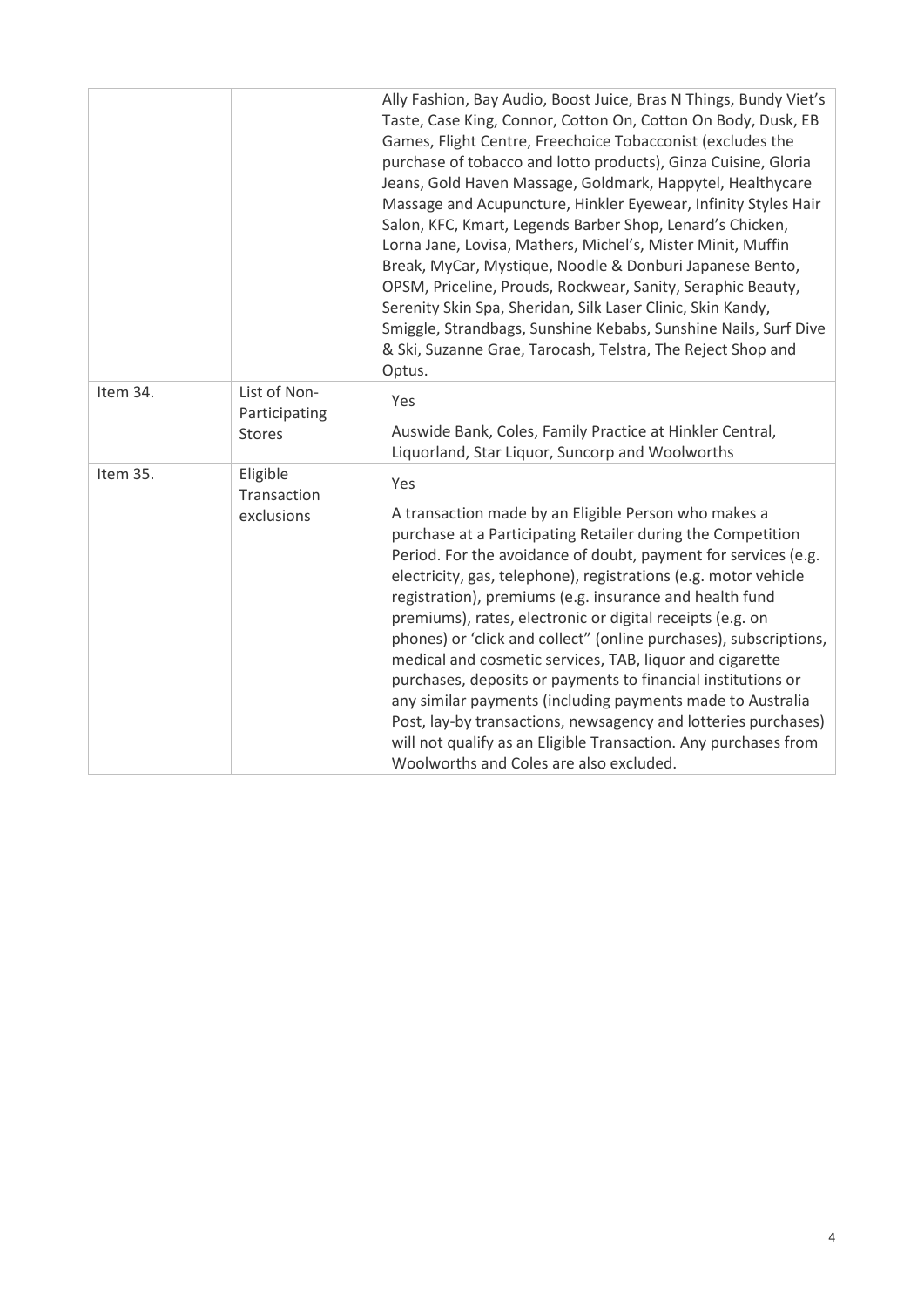### **TERMS AND CONDITIONS**

#### **Participation in the Competition**

- 1. By participating in the Competition, the Participant agrees to these Terms and Conditions.
- 2. To participate in the Competition, the Participant must be an Eligible Person who submits an Eligible Entry during the Competition Period.
- 3. The Participant may enter the Competition the number of times specified in the Maximum Number of Entries Permitted during the Competition Period.
- 4. To participate in the Competition, the Eligible Person must during the Competition Period:
	- (a) To enter the Competition, the Eligible Person must complete the Entry Method for Eligible Entry specified during the Competition, Period; and
	- (b) if the Eligible Person is under the age of 18 years, be consented to by a parent or guardian of the Eligible Person and any relevant consent form signed where applicable.
- 5. For Competitions which include Participating Retailers the Promoter (in its sole discretion) has the right to add or to remove from the list of Participating Retailers at any time.

#### **The Competition**

6. The Competition will be conducted either at the Centre, online at the Centre's website or on the Centre's social media accounts during the Competition Period. The Competition will end on expiration of the Competition Period .

#### **Eligibility**

- 7. The Competition is only open to Eligible Persons.
- 8. The Promoter reserves the right, at any time, to verify the eligibility of any Participant (including a Participant's identity, age and place of residence) and to disqualify any Participant who does not comply strictly with these Terms and Conditions or who tampers with the entry process. Incomplete, indecipherable or illegible entries will be deemed invalid. If requested by the Promoter, a Participant must provide the Promoter with evidence of eligibility. Failure by the Promoter to enforce any of its rights at any stage does not constitute a waiver of those rights.

#### **The Prize**

- 9. Each Eligible Entry by an Eligible Person will be entered into the Competition.
- 10. If a Prize Recipient is under the age of 18 years, the parent or guardian of the Prize Recipient who gave permission for entry into the Competition will be deemed to be a Prize Recipient for the purposes of the Competition.
- 10. The Prizes are not transferable, refundable or exchangeable and cannot be taken as cash.
- 11. The Prize Winners drawn at random will win a Prize.
- 12. The draw will take place at the Centre.
- 13. The Promoter will use reasonable efforts to notify the Prize Winners to arrange delivery or collection of the Prize.
- 14. If despite reasonable efforts the Promoter is unable to locate or contact the Prize Winner within seven (7) days after a winner is drawn, another Prize Winner will be drawn. Any subsequent winner will be notified in accordance with these Terms and Conditions.
- 15. The Promoter may, but is not obliged to, publish the results of the Competition. By participating in the Competition, the Participant gives their consent for their personal details to be published in the manner prescribed in this clause if they are the recipient of a Prize. If the Promoter decides to publish the results of the Competition, then the Promoter will publish the results on the Centre's website and/or Facebook account and/or Instagram account(s).
- 16. A Participant claiming to be a Prize Winner will be required to provide proof of identity.
- 17. The Promoter's decision as to the winner of the Prize is final and binding and no correspondence will be entered into in relation to the conduct of the Competition or otherwise.
- 18. The Prizes are subject to the conditions relating to the use of the Prize (including validity period) which can be obtain directly from the Prize provider. Where the use of the Prize is subject to the terms and conditions of a Prize provider other than the Centre, any dispute in relation to those terms and conditions must be directed to that party and the Promoter has no responsibility for resolving such disputes.

#### **Other General Terms**

- 19. All Competition entries are the property of the Promoter.
- 20. Each Participant: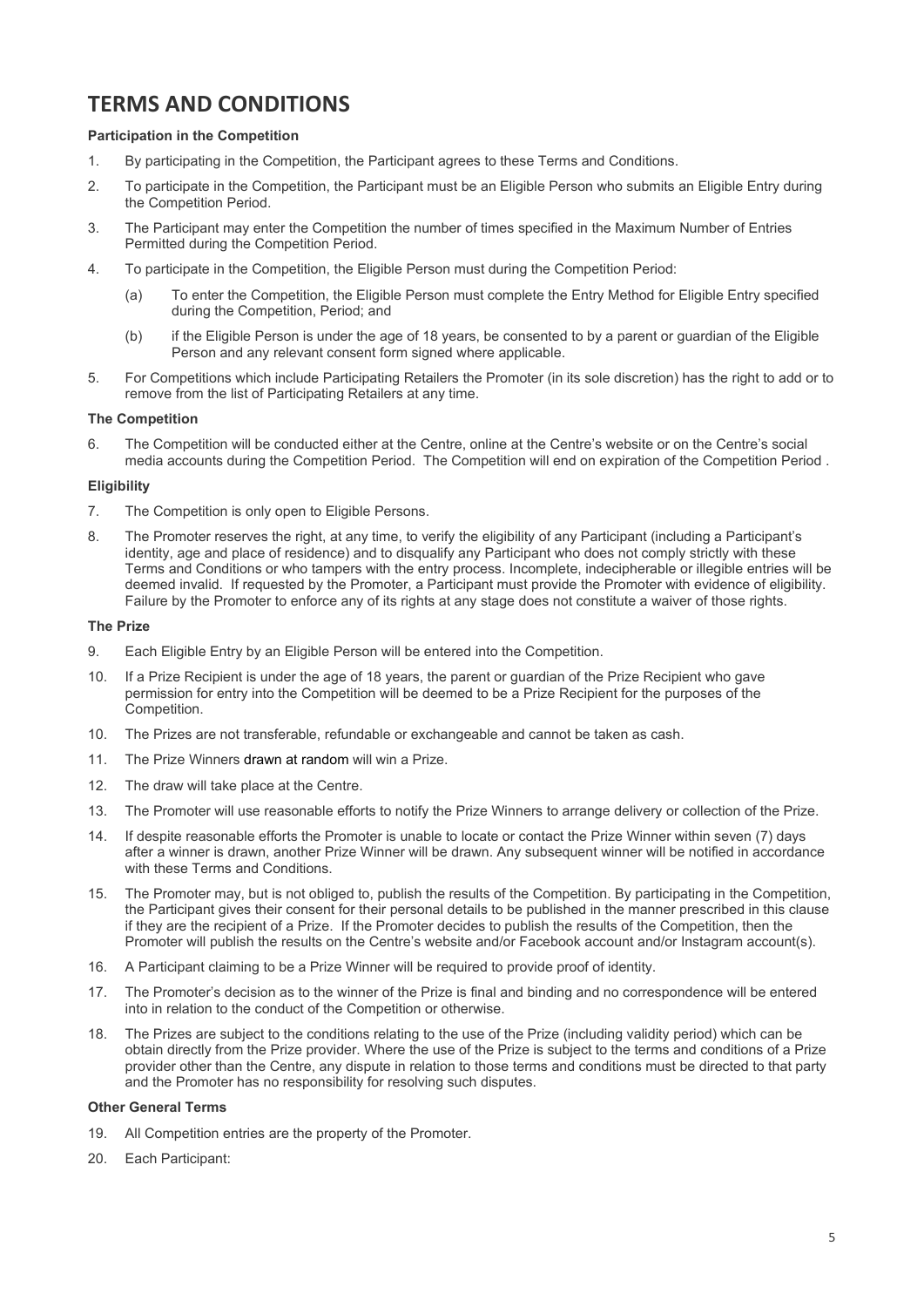- (a) presently assigns to the Promoter all Intellectual Property Rights in or for the Materials and all existing and future materials created (whether alone or jointly with the Promoter) by the Participant in relation to the Materials;
- (b) warrants that the Participant has the right to make this assignment and that the Promoter's use of the Materials will not infringe any Intellectual Property Rights of any third party; and
- (c) voluntarily, irrevocably and unconditionally consents to the Promoter, or persons authorised by the Promoter, doing or omitting to do, with respect to the Materials, any act which would otherwise infringe the Participant's Moral Rights in the Materials.
- 21. The Prize Winner consents to the Promoter using their name, likeness, image and voice for an unlimited period and without remuneration for marketing and publicity use, if requested by the Promoter.
- 22. The Promoter Entities shall not be liable (including, without limitation, in negligence) for:
	- (a) any loss or damage whatsoever that is suffered (including, but not limited to, indirect or consequential loss); or
	- (b) any personal injury suffered or sustained,

during the course of participating in this Competition or using the Prize, except for and to the extent that any liability cannot be excluded by law.

- 23. Each Participant indemnifies and keeps indemnified the Promoter Entities and Facebook and Instagram against all claims, losses, damages, costs and expenses suffered or incurred by the Promoter Entities or any third parties arising out of the breach of these Terms and Conditions by the Participant, the conduct of the Participant in the Competition or the use of the Prize by the Participant.
- 24. If this Competition is interfered with in any way or is not capable of being conducted as reasonably anticipated due to any reason beyond the reasonable control of the Promoter, the Promoter reserves the right, in its sole discretion, to the fullest extent permitted by law and subject to any written directions from a regulatory authority (if any) to:
	- (a) disqualify any Participant; and/or
	- (b) modify, suspend, terminate or cancel the Competition as appropriate.
- 25. The Competition is not sponsored, endorsed, administered by, or associated with, Facebook or Instagram. The Participant agrees that Facebook or Instagram will not be responsible for any claims, losses, damages, costs and expenses of any kind associated with this Competition and releases Facebook and Instagram to the full extent permitted by law.
- 26. Any information provided by the Participant in this Competition is being provided to the Promoter and not to Facebook or Instagram.
- 27. If for any reason any aspect of this Competition is not capable of running as planned, including by reason of computer virus, communications network failure, bugs, tampering, unauthorised intervention, fraud, technical failure or any cause beyond the control of the Promoter, the Promoter may in its sole discretion cancel, terminate, modify or suspend the Competition and invalidate any affected entries, or suspend or modify a Prize.

#### **Privacy**

- 28. Under the *Privacy Act 1998* (Cth), the Promoter must notify Participants of certain matters when it collects personal information about them including how it plans to use or disclose it. If a Participant chooses to enter or take part in the Competition, the Participant may be required to provide the Promoter with personal information about themselves such as the Participant's full name, Facebook account and/or Instagram name.
- 29. The Promoter will collect, use and disclose the personal information which the Participant has provided for the purpose of adding the Participant's details to the Centre's database.
- 30. The Promoter will collect, use and disclose the personal information which the Participant has provided for the purpose of carrying out the Competition in particular and in general for notification and promotion of Prizes.
- 31. By entering the Competition, the Participant consents to the collection, use and disclosure of his or her personal information in the manner outlined in these Terms and Conditions.
- 32. If a Participant would prefer that the Promoter does not use or disclose the Participant's personal information in the way outlined in these Terms and Conditions and/or retain their personal information for the purposes described herein, the Participant should contact the Promoter**.**
- 33. A Participant has the right to access, in most circumstances, personal information which the Promoter holds about the Participant. A Participant may contact the Promoter to ask for access to the Participant's personal information, or if the Participant has a complaint concerning a Participant's information privacy. The Promoter may deny the participant's request for access in some circumstances. If the Promoter does this, it will tell the Participant why.
- 34. The Promoter's Privacy Policy contains further information on its processes in relation to access to and correction of personal information, about how a Participant may complain about a breach of the Australian Privacy Principles and how the Promoter will deal with such a complaint. The Promoter's Privacy Policy is available a[t the Centre's](http://www.pacificwerribee.com.au/)  [website.](http://www.pacificwerribee.com.au/)